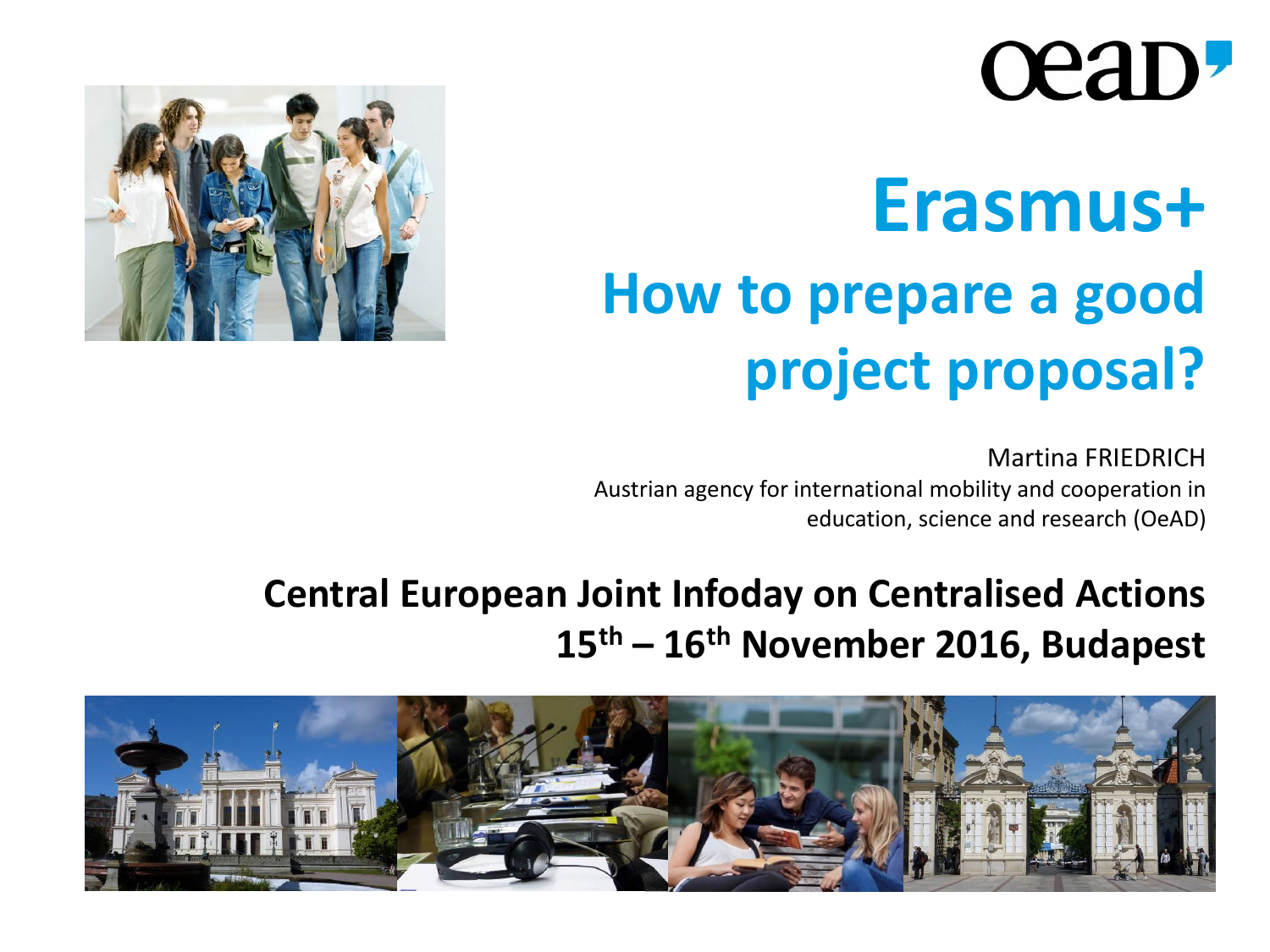## **Preparation of a proposal**

### **Read carefully:**

- the programme guide of Erasmus+
- **the relevant call for proposals**
- **the actual application form**



- **If you already know the former programme generation: there are changes!**
- the summaries / homepages of already funded projects in similar (academic) fields from the former programme generation are useful

### **Contact your Erasmus+ National Agency & National Erasmus+ Offices:**

- Participate in (inter-)national info days and regional workshops
- **Discuss your project idea and ask for advice**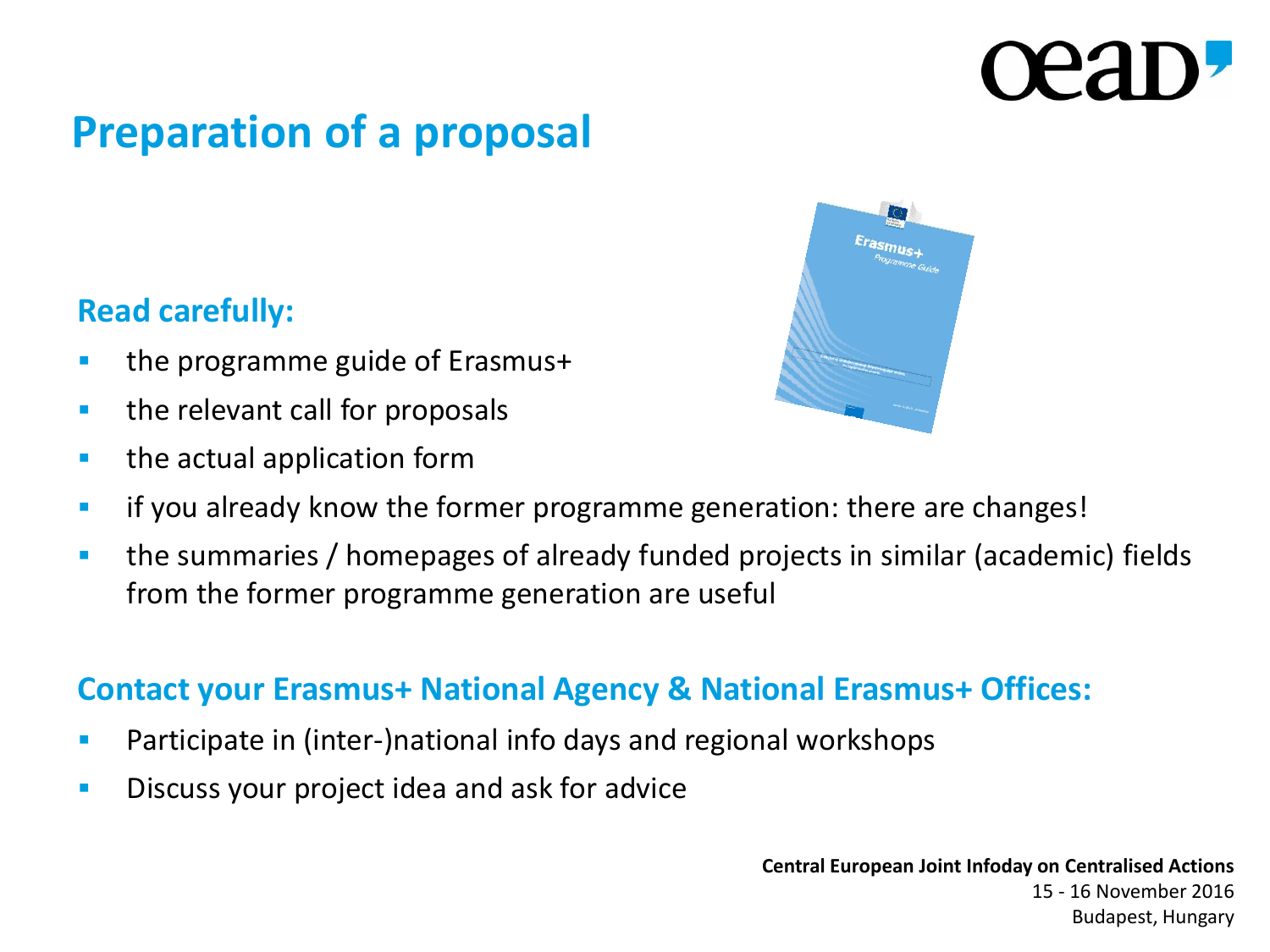## **Project idea**

- **Make sure that your project idea, the content, the targets and the** beneficiaries match with the objectives of the programme
- Identify the correct action and check possible priorities, e.g.:
	- academic fields, thematic topics, regions, target groups like minorities
- **Decide which role you like to take over in the project, esp. applicants need** the administrative and financial capacities for realizing the project
- **Will you have the support of your HEI?**
- **If** Is your project innovative enough?
	- academic field, (non-)academic partners, mobility tracks, labour market
- **Check the legal requirements, e.g.:** 
	- PIC, ECHE, diploma supplement, joint degrees, tuition fees, accreditation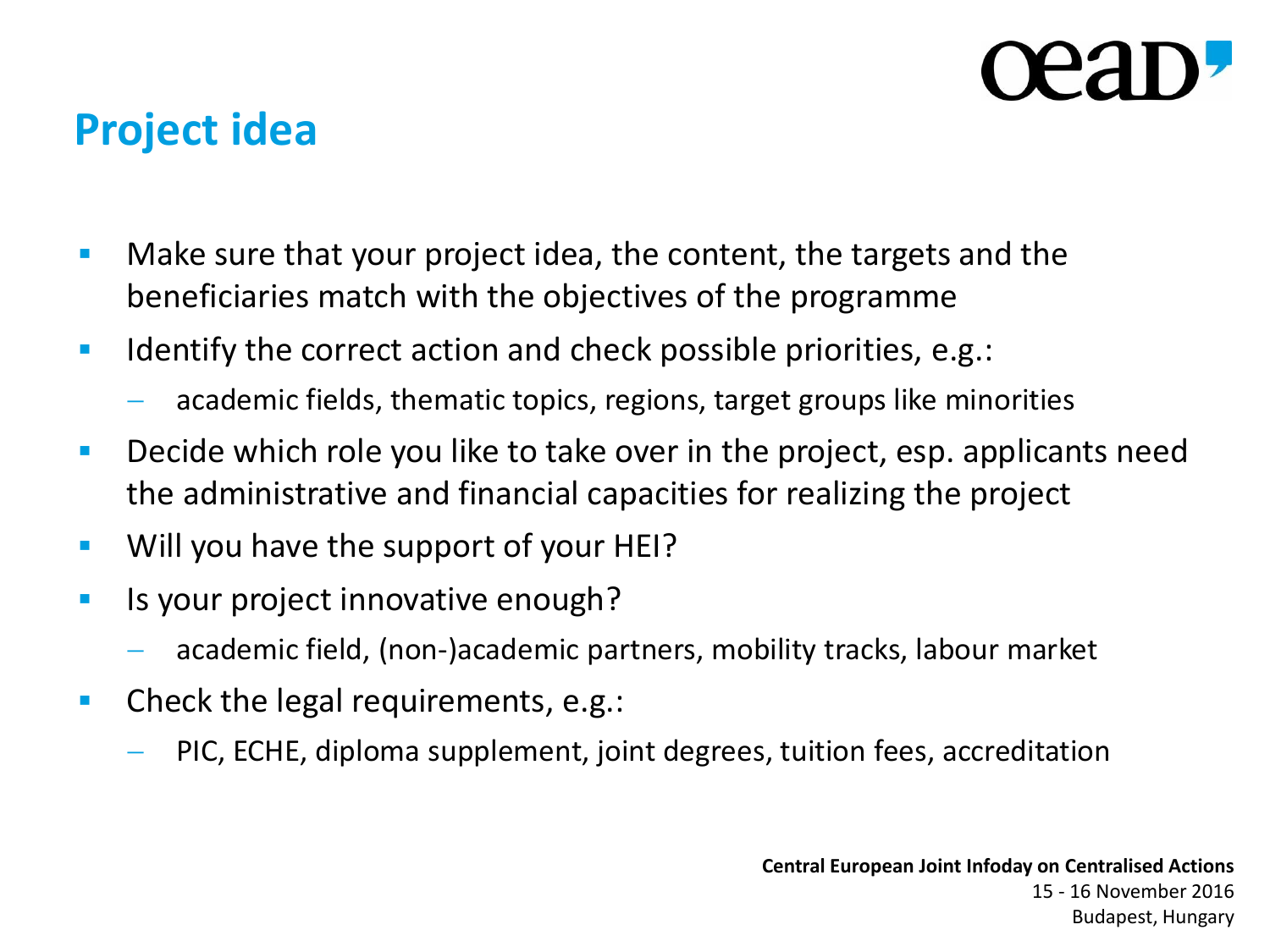## **Partnership**

- **•** Check the eligibility of your partners (e.g. ECHE)
- **Respect the minimum number of partners**
- Reflect on the size and capacities of your consortium
- **Think about the participation of and support from companies for:** 
	- $-$  placements, thesis
	- additional financial support like scholarships
- **Complementarity between the partners:** 
	- $-$  role and responsibility of each partner should be clear for having an added value
- Do you have the best team on board? Do you know your partners long enough?
- **Ensure institutional commitment of all partners**

**Central European Joint Infoday on Centralised Actions** 15 - 16 November 2016 Budapest, Hungary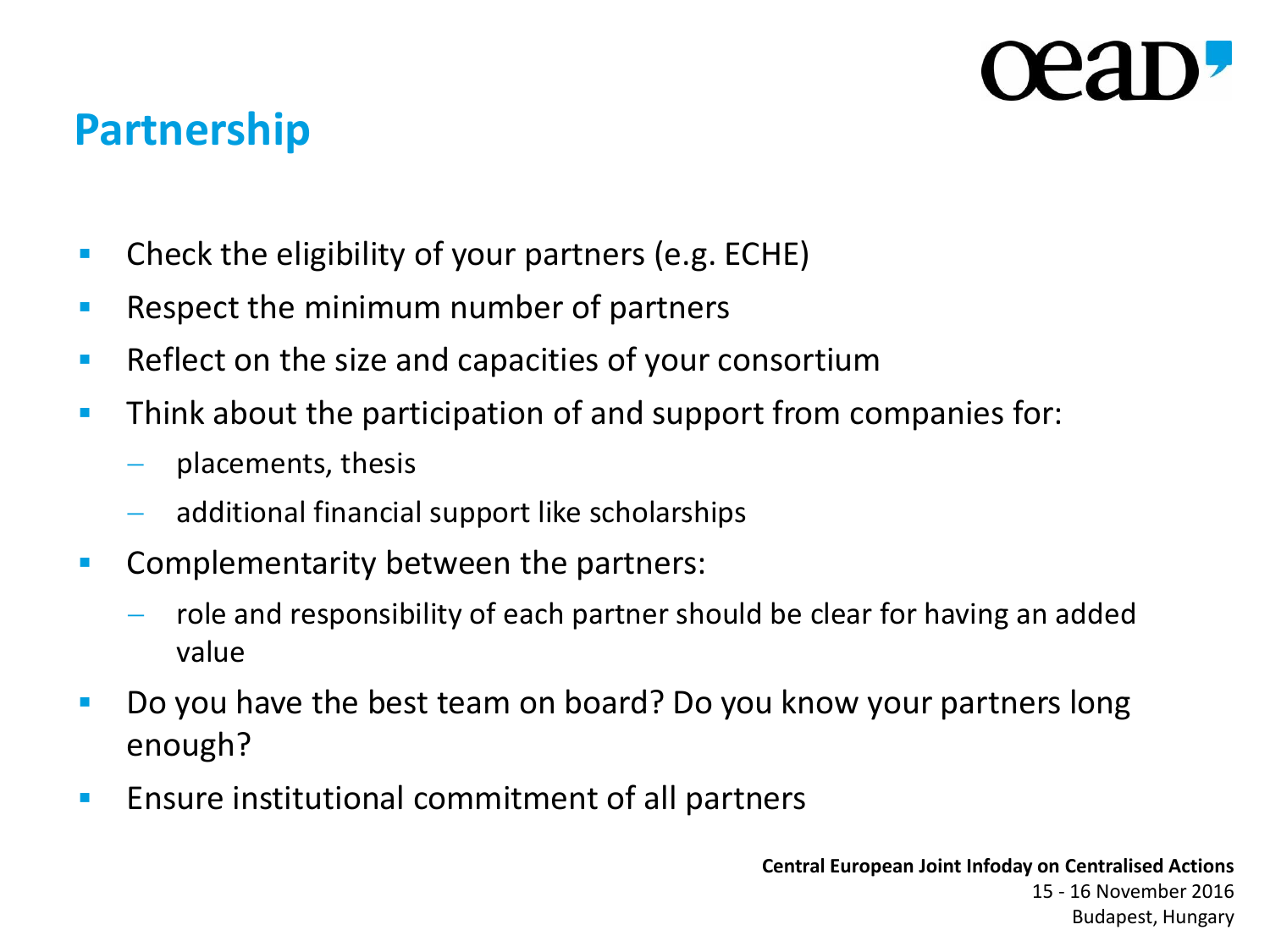## **Start thinking about your application now!**

- **Have your project idea clearly in mind before starting to write your** application
- **Plan face-to-face meetings with the academic and administrative staff** during the preparation phase
- **Each partner should be actively involved**
- **Inform partners early enough which figures / documents / signatures you** need
- Set up an activity plan with milestones
- Is there a weakest link? Do you need an "exit solution"?
- **Start to write your proposal 3 months before the deadline**
- **Write it in a clear, short and easily understandable way. Have it checked** by someone who speaks the mother tongue of your proposal

**Central European Joint Infoday on Centralised Actions** 15 - 16 November 2016 Budapest, Hungary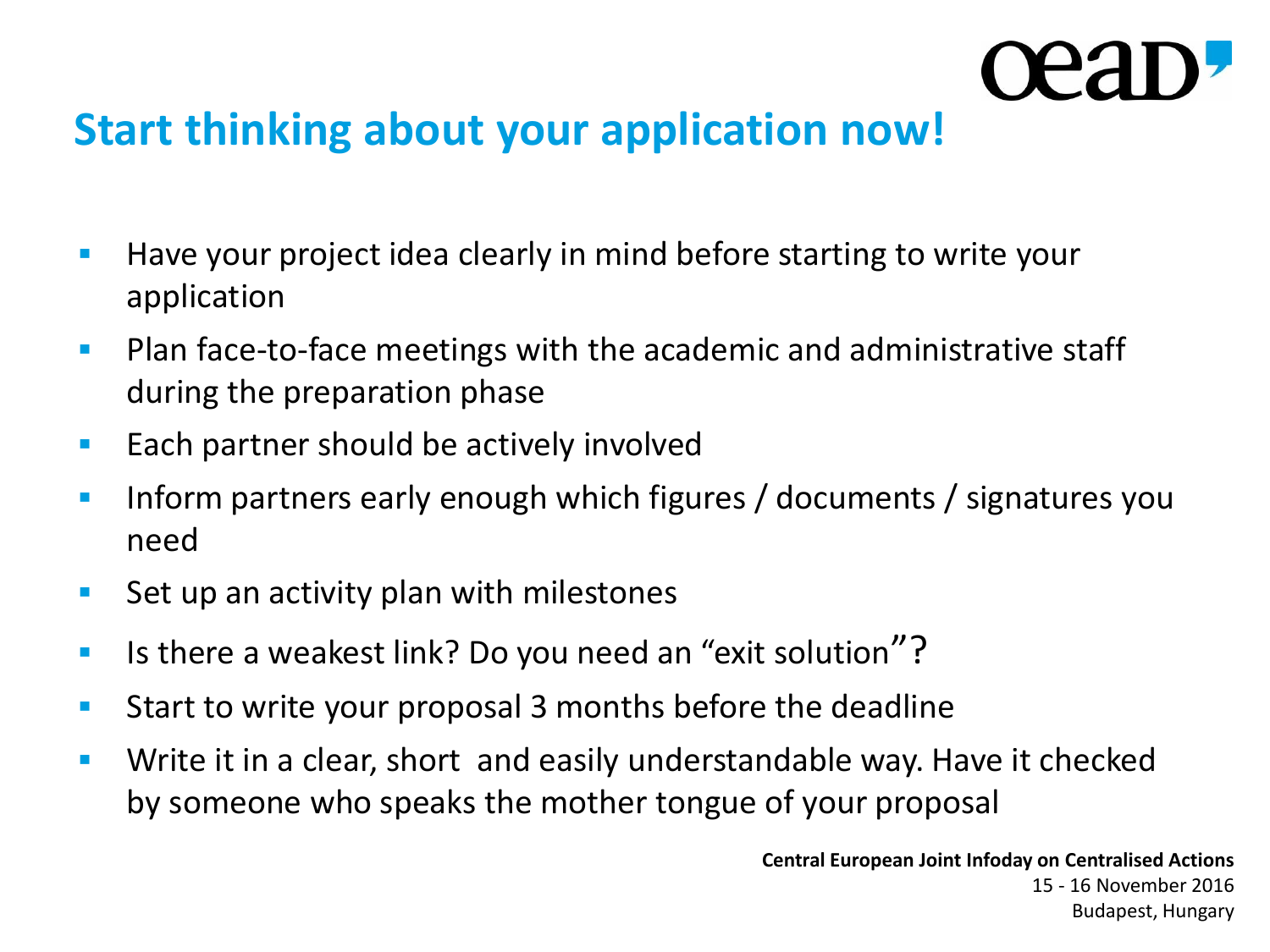# **The proposal (1)**

- Find a meaningful, informative project name / acronym for marketing!
- **Present your project in a detailed, coherent and broad way**
- **Explain the demand of your project very detailed for all beneficiaries, e.g.:** 
	- HEI, students, labour market, society
- **Phemist and Setube Equipment Constraination and sustainability strategy for attracting Fig. 3.** potential students and for getting self-funders
- Financial plan has to reflect partners' participation / role  $-$  has to be transparent and detailed – esp. participation fee
- Where necessary: calculate enough own / other funds do you have a scholarship programme for self-funders? Explain the financial sources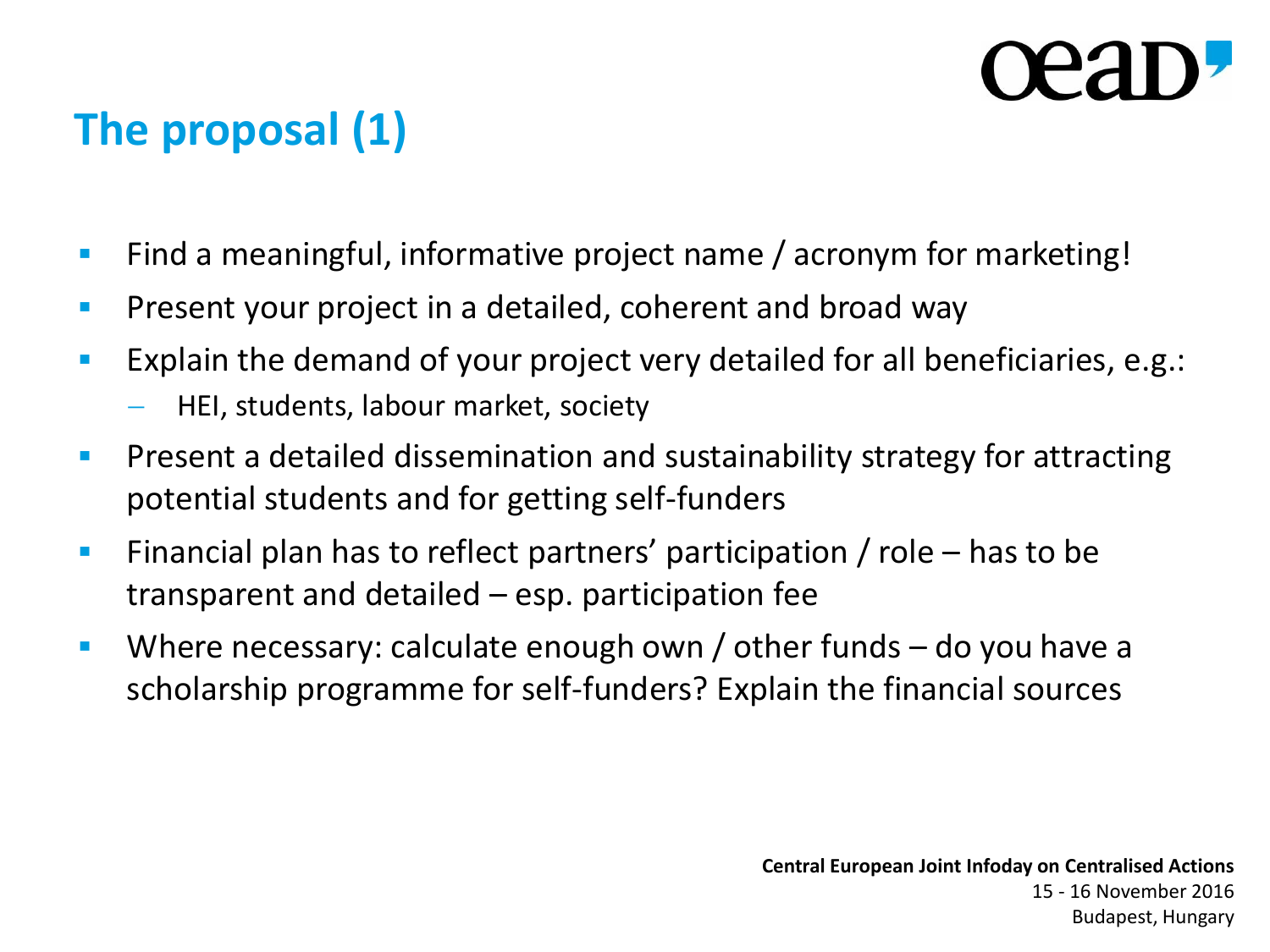# **The proposal (2)**

- **The applicant is mainly responsible for the management!**
- **Plan milestones in your project (e.g. meetings, reports, presenting results)**
- **Divide the responsibility between the partners or the different boards**
- Applicant is responsible for accounting, funding and controlling
- Applicant has to write the interim and final reports to the EACEA
- **E** Evaluation, quality control, monitoring and audit are very important instruments! Internal (trough the consortium) and external (trough independent experts)
- The summary (!!!) has to be complete (sum-up the whole project) and very well formulated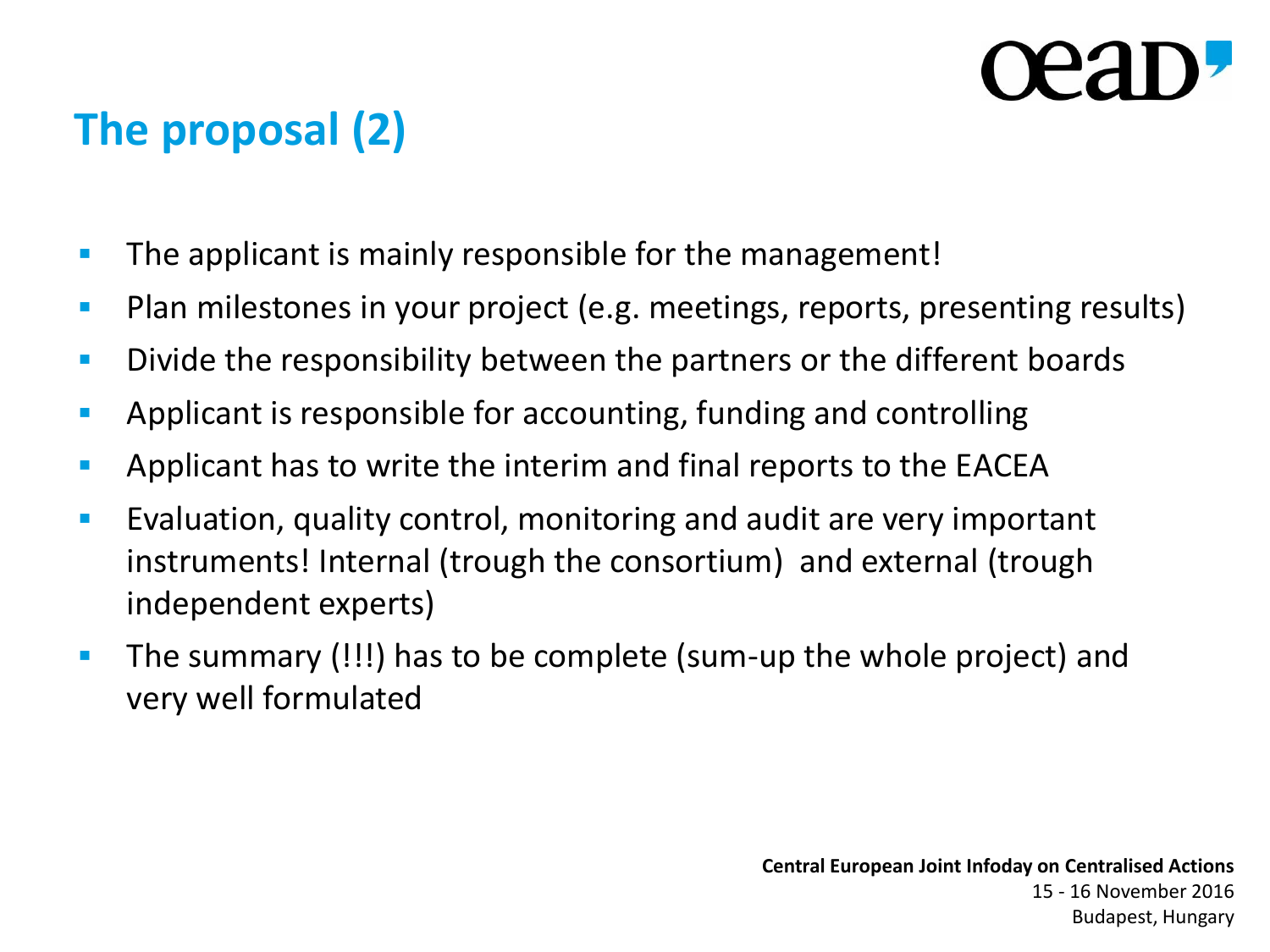# **The proposal (3)**

### **In general don't forget keywords like:**

- ECTS, diploma supplement, double/joint degrees, recognition/accreditation, integration, institutional commitments, added value, quality assurance, dissemination, sustainability, employability, visibility, transparency, …
- **E we and for FMIMDs: JOINT!**

### **When preparing the proposal:**

 Use additional documents from the EACEA homepage like model agreements, financial and administrative handbooks or expert assessment manual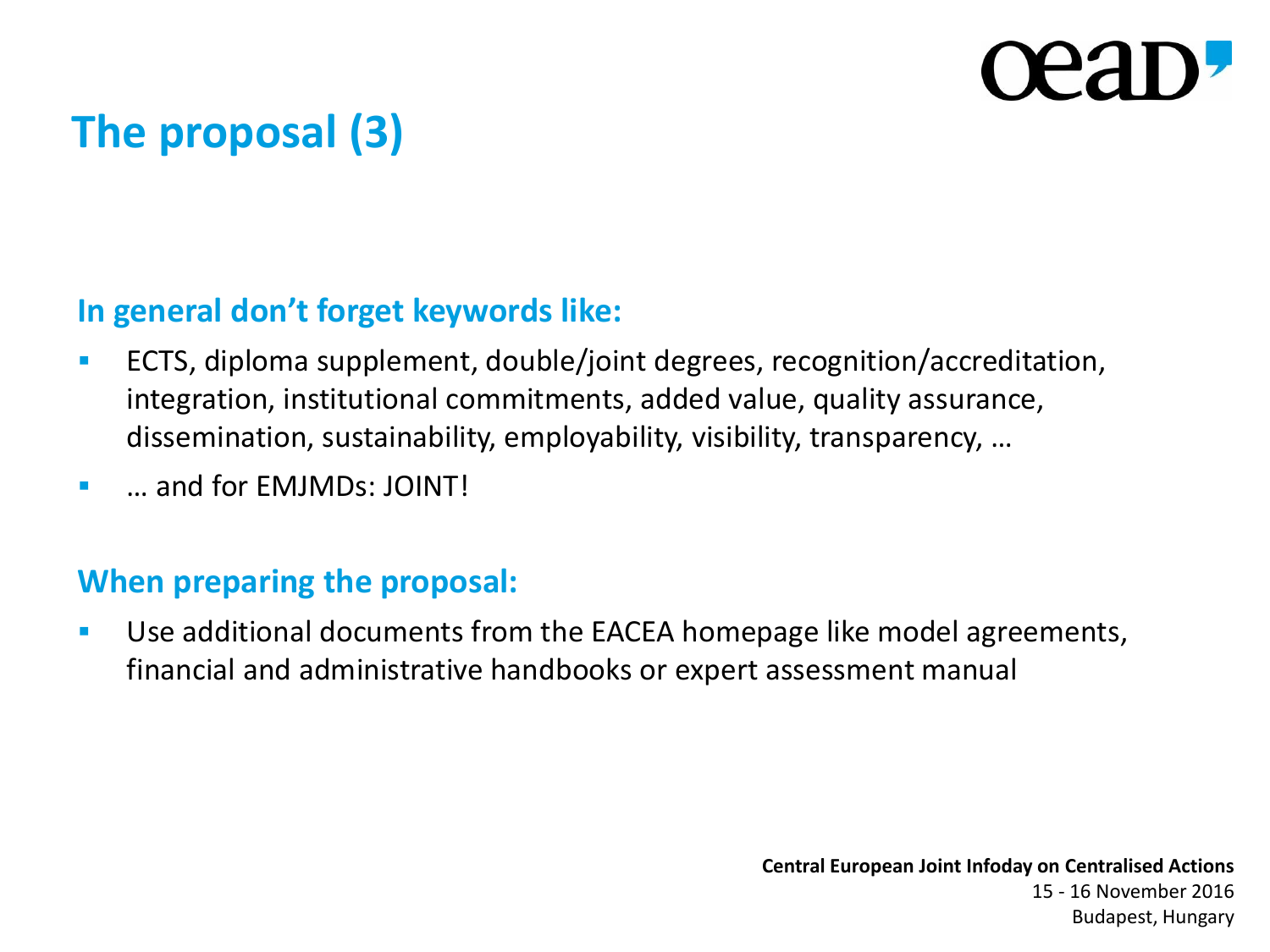## **Helpful sources for the preparation of EMJMD**

- **<http://www.nuffic.nl/en/expertise/jdaz>:** ERASMUS MUNDUS funded the project JDAZ Joint Degrees from A to Z: 6 EM-NS (now: E+NA) are producing a comprehensive, practical reference guide on joint degrees / joint degree programmes
- **[http://emap-project.webnode.cz](http://emap-project.webnode.cz/)**: ERASMUS MUNDUS funded the project EMAP: Training workshops of ERASMUS MUNDUS National Structures – tips and best practices
- **[http://www.joiman.eu](http://www.joiman.eu/):** Guidelines and good practice examples on the administrative issues related to Joint Degrees' management
- **[http://www.emqa.eu](http://www.emqa.eu/):** Handbook of excellent higher-education practice interactive tool to assess your own course
- **[http://www.enic-naric.net](http://www.enic-naric.net/)**: Network for recognition of academic & professional qualifications
- **[http://www.ecaconsortium.net](http://www.ecaconsortium.net/):** European Consortium for Accreditation in HE: Mutual Recognition of Accreditation Results regarding Joint Programmes
- **<http://www.qrossroads.eu/about-qrossroads?Source=/default.aspx>:** Qrossroads presents information regarding quality assured and accredited HE in Europe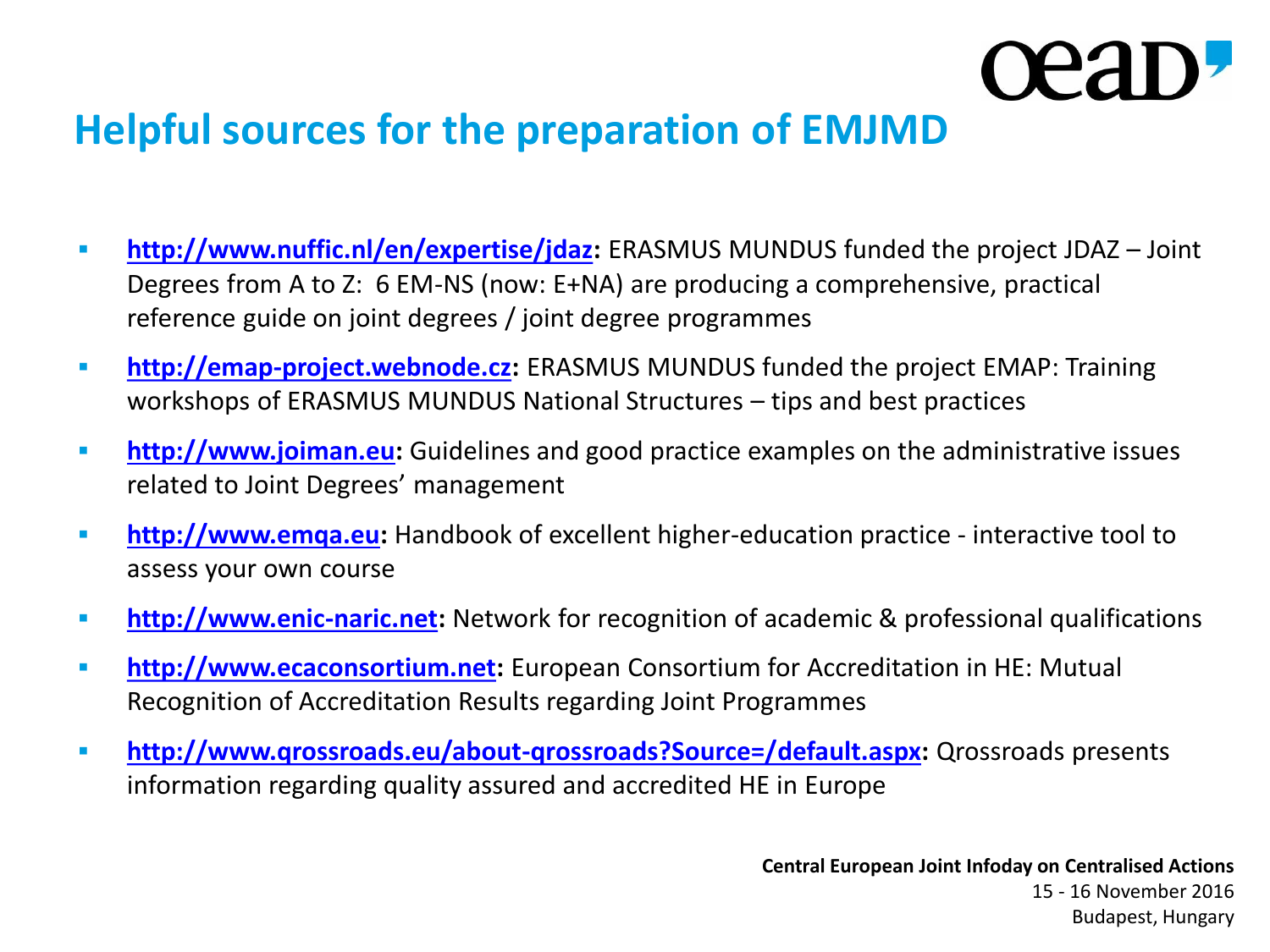# **CPAI**

## $\odot$  $\odot$  $\odot$  **Good luck !!!**  $\odot$  $\odot$  $\odot$

### **Deadlines for 2017:**

- **Capacity Building in Higher Education:** 9th Feb. 2017, 12 a.m. (C.E.T.)
- **Erasmus Mundus Joint Master Degrees:** 16th Feb. 2017, 12 a.m. (C.E.T.)
- 
- 

Jean Monnet: 23rd Feb. 2017, 12 a.m. (C.E.T.)

Knowledge Alliances: 28th Feb. 2017, 12 a.m. (C.E.T.)

**[https://eacea.ec.europa.eu/erasmus-plus\\_en](https://eacea.ec.europa.eu/erasmus-plus_en)**

**Central European Joint Infoday on Centralised Actions** 15 - 16 November 2016 Budapest, Hungary